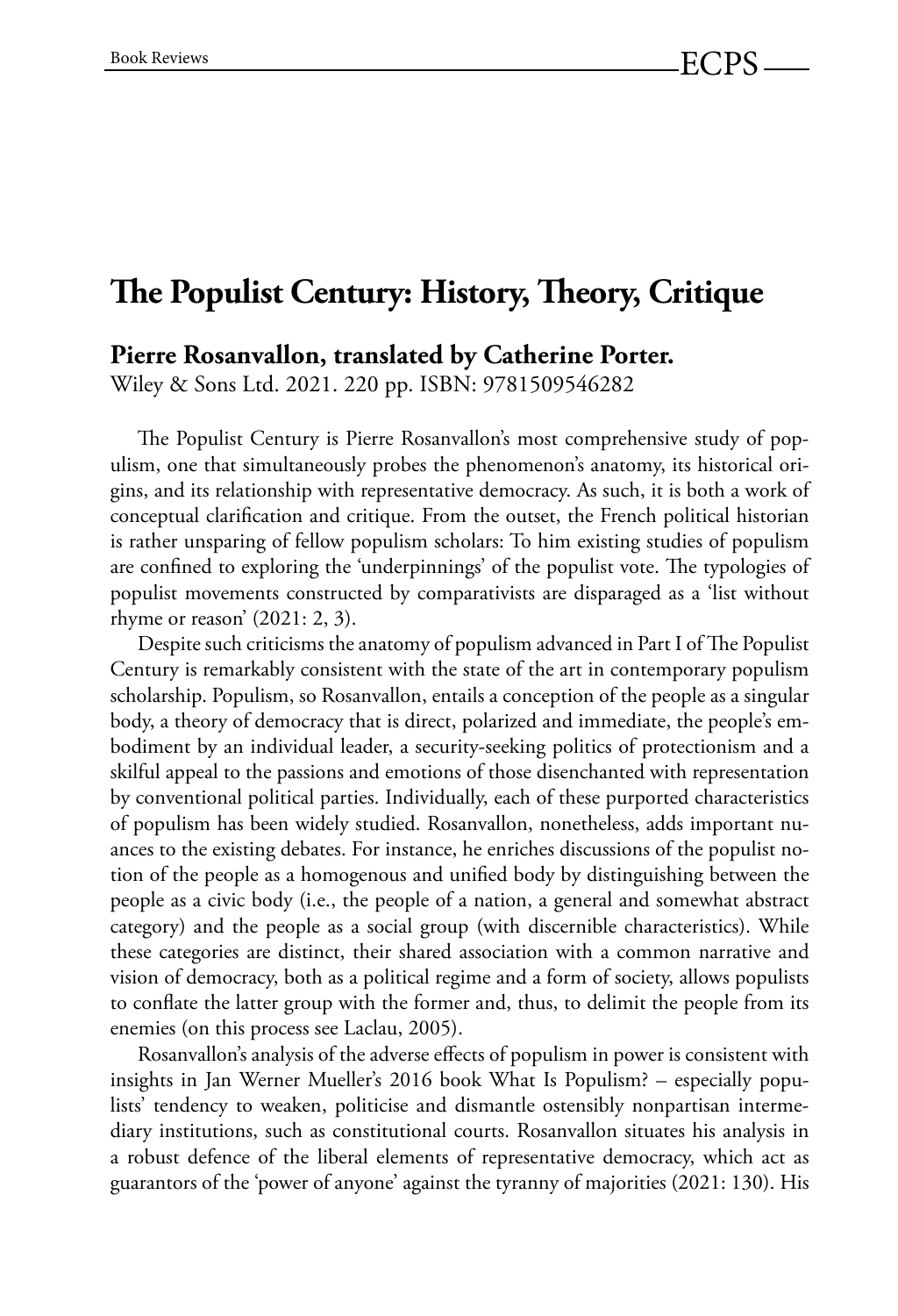staunch defence of liberalism and his association of populism with the perpetual risk of 'democratorship' puts Rosanvallon at odds with populism scholars such as Laclau and Mouffe, who take seriously the potential of populism to revitalise democracy. Adding to this disagreement, Rosanvallon stresses what he views as the overwhelming consistencies between rightist and leftist populism, phenomena distinguishable – so Rosanvallon – primarily because of their stance towards migrants and refugees.

The history of populism at the heart of Part II of The Populist Century is distinctive both in its strong focus on French political history dating back to Rousseau, Robespierre and Napoleon III and its focus, less on widely acknowledged examples of populism, than on their proto-populist precursors. Rosanvallon's account identifies the years between 1890 and 1914 as a double turning point, in which in early globalisation and the first crises of the democratic model would confront national protectionism and a belief in referenda as a 'panacea' for the 'flaws and failures of the representative system' (2021: 74).

I would argue that Rosanvallon's strongest contribution is neither the anatomy of populism in Part I nor the history of populism in Part II of The Populist Century. Rather, what makes Rosanvallon's account of populism stand out is its articulation of populism with the structural challenges confronting representative democracy (a project that dates back, at least, to his essay on LePen and the National Front in 1988, see Selinger, 2020). As a student of the late Claude Lefort, Rosanvallon has written extensively about the indeterminacy of the political, a result of what Lefort refers to as the 'empty space' at the heart of democracy. Lefort and Rosavallon recognise the importance of intermediary institutions to compensate for the inadequacies of electoral representation (because of its intermittent nature and the lack of distinctive options that citizens are, at times, confronted with). These institutions are weakened by the increased individualisation of society and a shift from party democracy to what Manin referred to as audience democracy – a system in which political parties exercise a diminished role and in which political leaders appeal directly to individual voters (1997). Populism for Rosanvallon is closely connected to the decline of intermediary parties and unions. Populists address resultant crises of representation by promising "true" political representation, through a single leader who embodies a unified people and takes on the corruption of the existing political order.

The Populist Century ends with several proposed remedies to the inadequacies of contemporary democratic representation. What Rosanvallon refers to as 'interactive democracy' would go beyond elections to better engage with citizens, for instance, by putting their own experienced realities centre stage  $(2021: 156)$ . These expressive elements of representation might be augmented by giving individuals a direct say on politics through citizens councils. Rather than simplifying popular sovereignty into populist dualisms between us and them, Rosanvallon invites us to hazard a more complex form of people power that combines notions of the 'power of no one' and the 'power of anyone at all.' Multi-faceted and challenging, The Populist Century is important reading for scholars of populism and democracy alike.